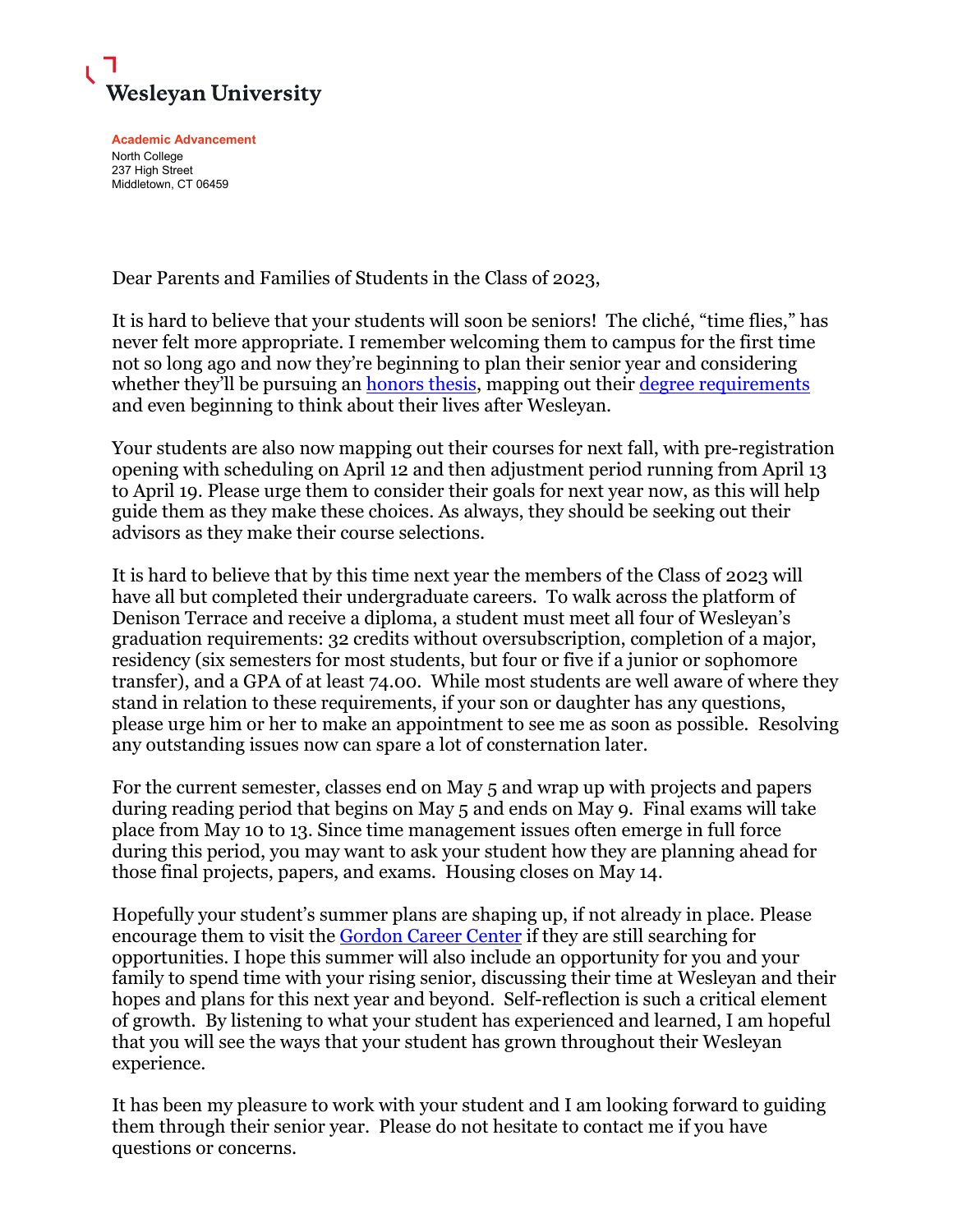

Sincerely,

 $\bigcirc$ W

Jennifer Wood Dean for the Class of 2023 860.685.2758 [jpwood@wesleyan.edu](mailto:jpwood@wesleyan.edu) [www.classof2023.blogs.wesleyan.edu](http://www.classof2023.blogs.wesleyan.edu/)